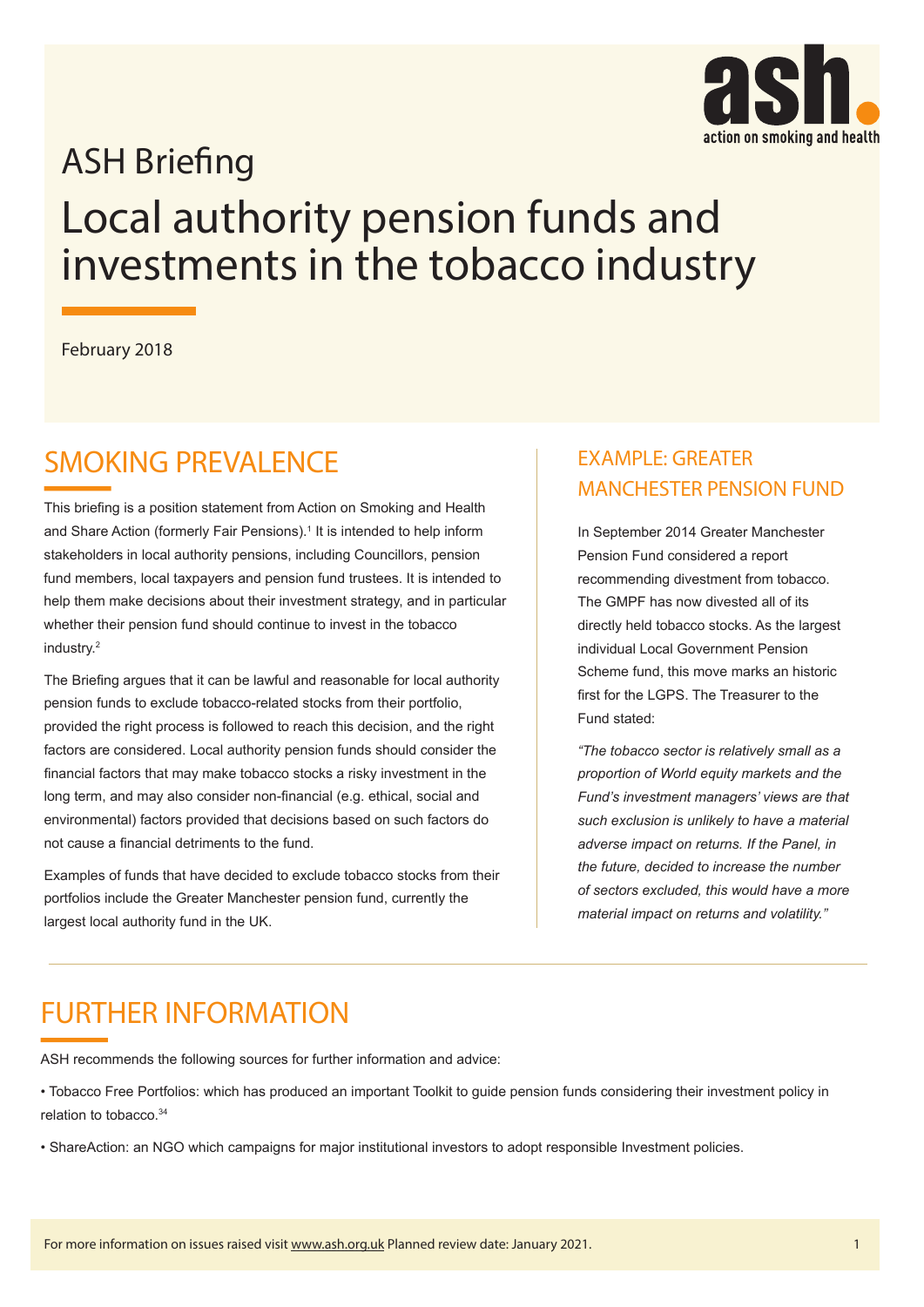## BACKGROUND

Most local authority pension funds invest in tobacco companies, the majority holding shares in the four major transnational tobacco companies, British American Tobacco, Imperial Tobacco Group, Japan Tobacco International and Philip Morris. In 2012 these direct investments were estimated to be valued at £1.7 billion, comprising 1.2% (range 0-3%) of aggregate fund valuations.<sup>3</sup> A recent analysis by the Guardian newspaper suggests that local authority pension funds still own at least £1 billion in tobacco industry shares, and that 28 local government pension schemes own a total of £700 million in shares in British American Tobacco alone.4

However, there is a fundamental contradiction between the duty of local authorities to promote public health<sup>5</sup> and the general wellbeing of local populations, and their investments in the tobacco industry, which manufactures products that remain the leading cause of preventable deaths in England and across the world, and which is implicated in serious environmental damage and unethical business practices, including child labour.<sup>6</sup> The purpose of this briefing is to examine how this contradiction might be resolved in the interests of public health, without breaching the duty of local authority pension fund trustees to ensure long-term financial returns for the funds' beneficiaries. Some local authority pension funds have already moved to reduce or eliminate investments in tobacco from their portfolios.7 These pension funds have followed a careful process designed to show that not investing in tobacco does not breach their fiduciary duties.

When the issue of pension fund investments in tobacco is discussed, two key points are commonly made by local government officers and politicians who may be opposed to disinvestment:

1. Local authority pension funds have a legal duty to maximise financial returns from their investments

2. A rule barring a pension fund from investing in tobacco would increase financial risk by reducing the diversity of the fund's investments.

This briefing therefore sets out the law regarding the legal duties of local authority pension fund trustees, explains why excluding the tobacco industry from investment would not necessarily cause financial detriment to such funds, and sets out the options for trustees wishing to properly consider all concerns, both ethical and financial, around investments in the tobacco industry.

### **PROCESS**

It is vitally important that a proper process is followed for reaching such a decision, based on the considerations set out in this paper. As a necessary first step, stakeholders wishing to consider an exclusion policy for their pension fund should be asking the following questions:

• Has your pension fund asked its fund managers for their view on the long-term financial viability of tobacco, specifically in light of declining markets and regulatory and litigation risks (which are all relevant financial factors in making investment decisions)? This should include an assessment of the likely long-term implications of: the WHO Framework Convention on Tobacco Control; regulatory trends in the UK and Europe (including successive tobacco control measures in the UK and the provisions of the revised EU Tobacco Products Directive); and other relevant international developments including the UN Sustainable Development Goals and their emphasis on non-communicable diseases, including those caused by tobacco consumption.

• Has your pension fund asked its fund managers to undertake an analysis of any anticipated long-term impact of excluding tobacco from their portfolio, taking into account any measures that could be taken to compensate for the exclusion (for example, increasing weightings of other stocks)?

• If not, will pension fund trustees:

- 1. commission these analyses;
- 2. make the results available to members; and

3. review their tobacco holdings, taking into account these findings as well as the financial and non-financial concerns of members?

• Will the pension fund develop and publish a statement of policy in relation to investments in tobacco companies?



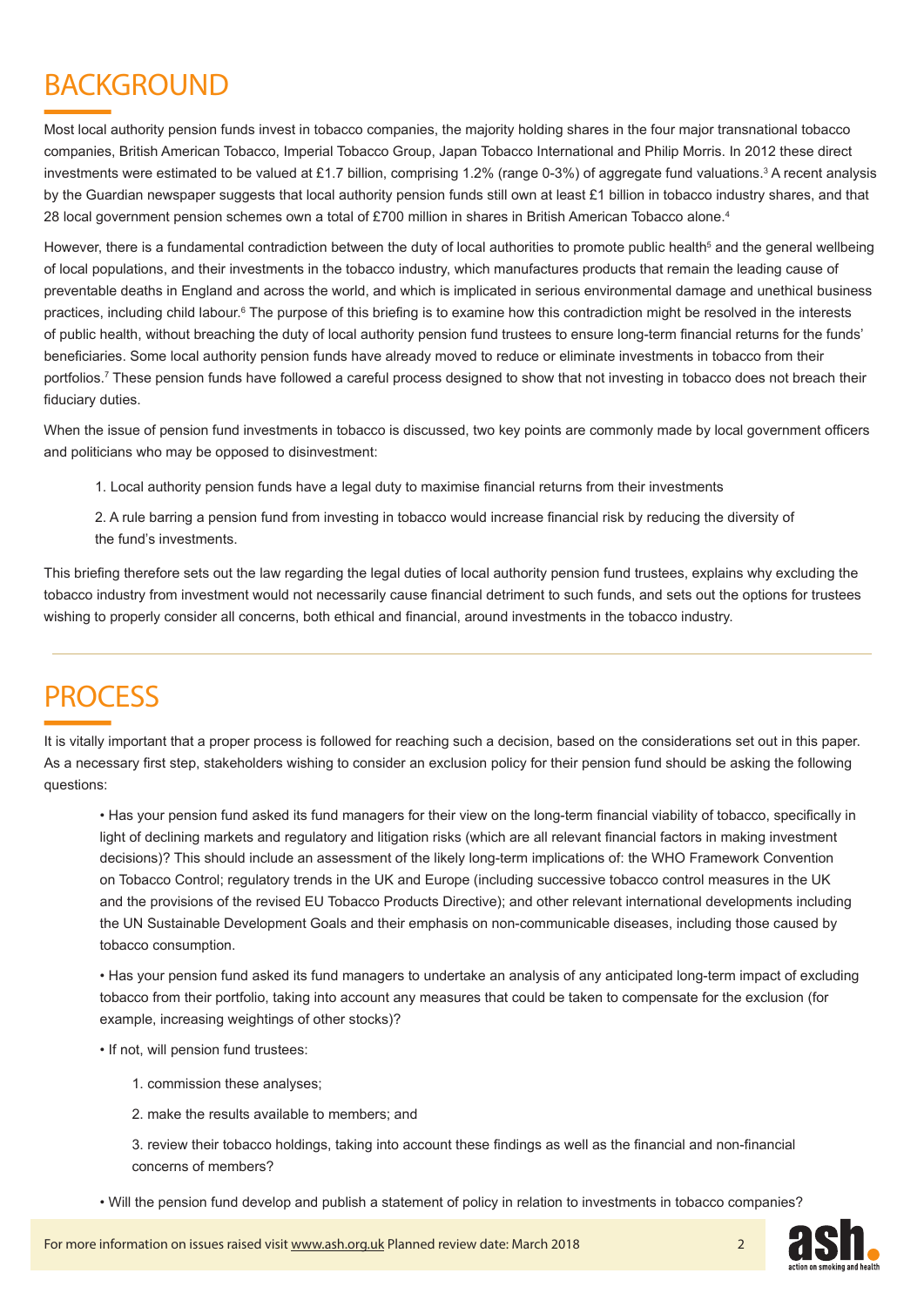#### LEGAL DUTIES AND LOCAL AUTHORITY PENSION FUNDS 12

Trustees' legal obligations to pension fund members are known as fiduciary duties. The following section gives summaries of relevant UK regulations, previous case law and legal opinions on what these duties are and how they should be discharged. It will be seen that:

• Pension fund trustees should consider any factors that are financially material to the performance of their investments, including social, environmental and corporate governance factors, and they can take a long term view when deciding on their investment strategies.

• Local authority pensions funds must publish a written statement of the principles underlying their decisions about investments

• Non-financial factors, including ethical considerations, may be taken into account in investment decisions provided they do not result in a financial detriment to the fund.

#### **REGULATIONS**

*The Occupational Pension Schemes (Investment) Regulations 2005 (SI 2005/3378):*

• Statements of Investment Principles must include the extent (if at all) which social, environmental or ethical considerations are taken into account in the selection, retention and realisation of investments. (Regulation 2(3)(b)(vi))

• Assets must be invested in the best interests of members and beneficiaries. (Regulation 4(2)(a))

• 'In the case of a potential conflict of interest (the assets must be invested) in the sole interest of members and beneficiaries'. (Regulation 4(2)(b))

• The powers of investment, or the discretion, must be exercised in a manner calculated to ensure the security, quality, liquidity and profitability of the portfolio as a whole. (Regulation 4(3))

• The assets of the scheme must be properly diversified in such a way as to avoid excessive reliance on any particular asset, issuer or group of undertakings and so as to avoid accumulations of risk in the portfolio as a whole. Investments in assets issued by the same issuer or by issuers belonging to the same group must not expose the scheme to excessive risk concentration. (Regulation 4(7))

*The Local Government Pension Scheme (Management and Investment of Funds) Regulations 2009 (SI 2009/3093) in relation to ESG within Statements of Investment Principles:* 

• An administering authority must formulate a policy for the investment of its fund money, with a view to the advisability of investing fund money in a wide variety of investments; and to the suitability of particular investments and types of investments. (Regulation 11)

• An administering authority must, after consultation with such persons as it considers appropriate, prepare, maintain and publish a written statement of the principles governing its decisions about the investment of fund money. (Regulation 12). Persons to be consulted should certainly include Councillors.

In issuing these regulations, the Government did not seek to impose requirements regarding ethical investment. Instead the regulations require administering authorities to include in their statement of investment principles their policy on: *"the extent (if at all) to which social, environmental or ethical considerations are taken into account in the selection, retention and realisation of investments"*.

*The Local Government Pension Scheme Regulations (SI 2013/ 2356):*

• Administering authorities in the LGPS must publish a statement of their funding strategy and to publish an annual report assessing the performance of their investments against the strategy.

*The Local Government Pension Scheme (Management and Investment of Funds) Regulations 2016 (SI 2016/946):*

• An administering authority must formulate an investment strategy which must be in accordance with guidance issued by the Secretary of State. (Regulation 7). This must include:

a) A requirement to invest money in a wide variety of investments;

b) The authority's assessment of the suitability of particular investments and types of investments;



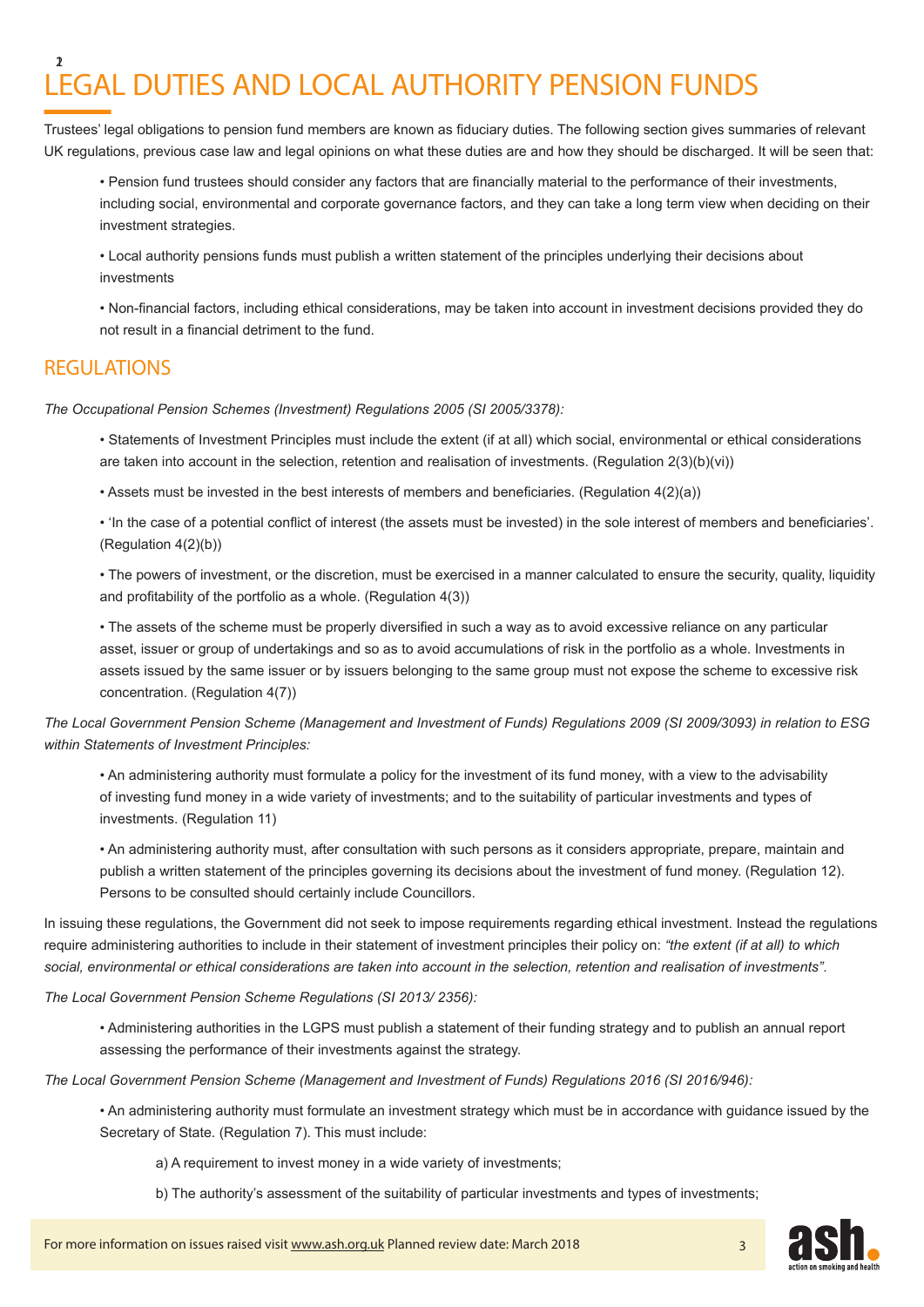#### REGULATIONS (CONTINUED)

c) The authority's approach to risk, including the ways in which risks are to be measured and managed;

d) The authority's approach to pooling investments, including the use of collective investment vehicles and shared services;

e) The authority's policy on how social, environmental or corporate governance considerations are taken into account in the selection, non-selection, retention and realisation of investments; and

f) The authority's policy on the exercise of rights (including voting rights) attaching to investments.

The Investment Strategy Statement must also set out the maximum percentage of the total value of all investments of fund money that it will invest in particular investments or classes of investment. The Regulations apply to England and Wales only.

In October 2015, The Department of Communities and Local Government published a consultation on proposals to revoke and replace the LGPS Investment Regulations for England and Wales.<sup>8</sup>

This set out three main areas of reform:

• Removing some of the existing prescribed means of securing a diversified investment strategy and instead placing the onus on authorities to determine the balance of their investments and take account of risk.

• The introduction of safeguards to ensure that the more flexible legislation proposed is used appropriately and that the guidance on pooling of assets is adhered to. This includes a suggested power to intervene in the investment function of an administering authority when necessary.

• The introduction of statutory guidance to assist administering authorities prepare for the new Investment Strategy Statements, including specific guidance on the extent to which non-financial factors should be taken into account when making investment decisions and how these should reflect UK foreign policy

Criteria published alongside the consultation also made clear the Government's expectation for ambitious proposals for "pooling", whereby local authority pension funds would be merged, likely on regional lines.

New DCLG guidance was published on 15 September 2016. It says that administering authorities *"must commit to a suitable pool to achieve benefits of scale."<sup>9</sup>*

On taking social, environmental and corporate governance considerations into account, it says:

*"The law is generally clear that schemes should consider any factors that are financially material to the performance of their*  investments, including social, environmental and corporate governance factors, and over the long term, dependent on the time *horizon over which their liabilities arise. However, the Government has made clear that using pension policies to pursue boycotts, divestment and sanctions against foreign nations and UK defence industries are inappropriate, other than where formal legal sanctions, embargoes and restrictions have been put in place by the Government".*

#### CASE LAW

In 1984, a court held in **Cowan v Scargill** that where the purpose of a trust is to provide financial benefits, powers of investment under the trust must be exercised 'so as to yield the best return for the beneficiaries', taking into account risks of the investments in question. The latter point frequently did not receive sufficient attention.

In Cowan v Scargill, the union trustees sought a blanket exclusion of all overseas investments, and of any industries in competition with coal. In a subsequent paper the judge speculated that a more nuanced policy – for example, of excluding certain investments 'all other things being equal' – might have been permissible.10 More broadly, he suggested that an investment policy which accommodated the ethical concerns of some members without compromising the financial interests of others would be in the best interests of the beneficiaries as a whole. In other words, ethical criteria could be used to choose between two investment options that are equally attractive financially. This 'tie-break' principle has been restated several times in UK and US law and guidance.<sup>11</sup>

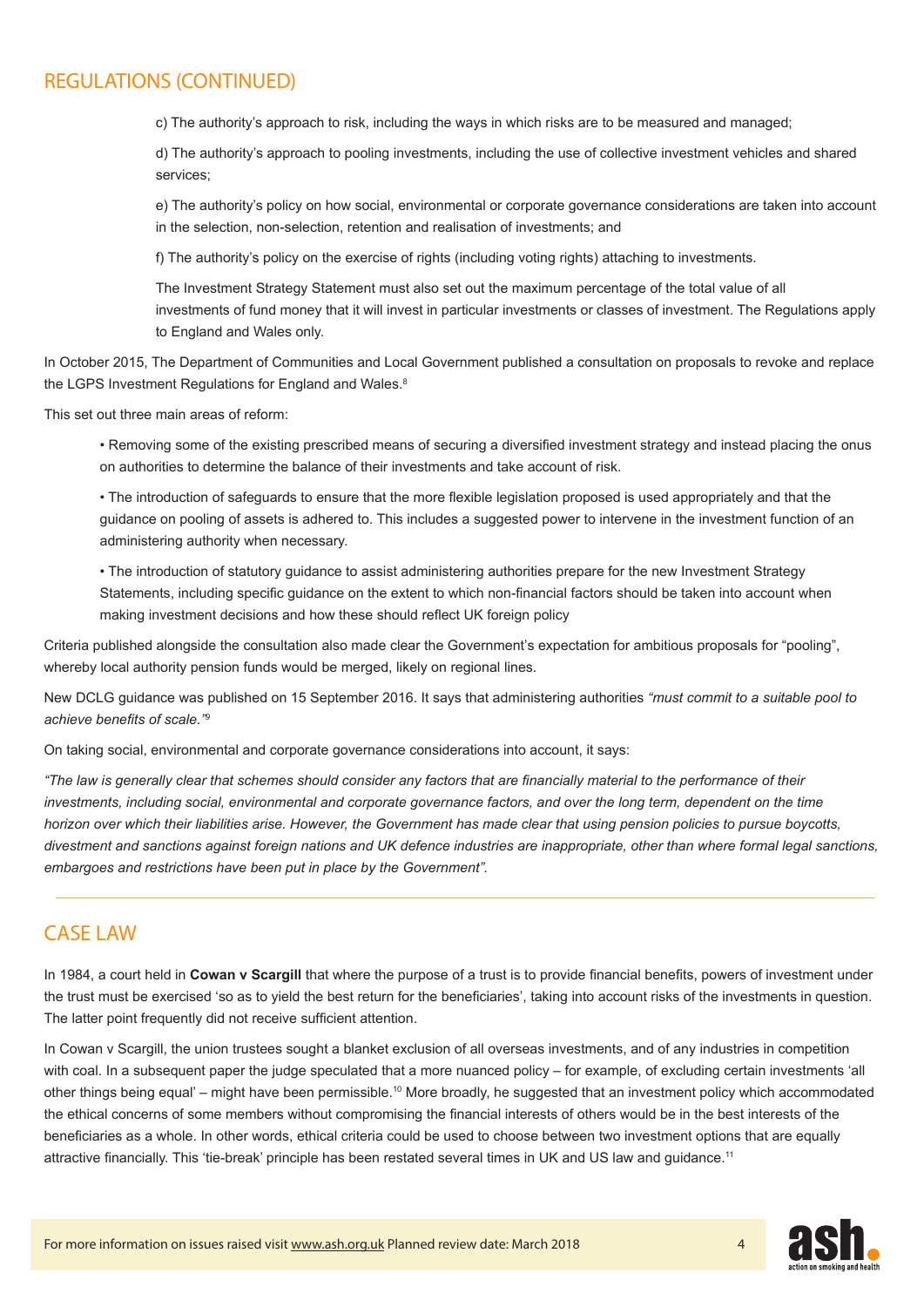### CASE LAW (CONTINUED)

A similar issue arose in **Martin v City of Edinburgh District Council** in 1988. A breach of trust arose since the Council divested from South Africa without expressly considering whether it was in the best interests of the beneficiaries, and without obtaining professional advice. However, the judge expressed the view that trustees did not in fact have an unqualified duty to 'rubber stamp' an investment manager's advice or to invest trust funds in the most profitable investment available.

In **Harries v Church Commissioners** (1992) the court held that excluding investments in certain business activities on ethical grounds could be acceptable where an adequate width of alternative investments remains, but trustees should not take into account such nonfinancial considerations to an extent which would give rise to risk of significant financial detriment.

After the Harries case, Lord Nicholls later wrote that: "the inclusion or exclusion of particular investments or types of investment will often be possible without incurring the risk of a lower rate of return or reducing the desirable spread of investments".

Local authority pension schemes (in line with other occupational pension schemes) are required to say in their Statement of Investment Principles *"the extent (if at all) to which social, environmental or ethical considerations are taken into account in the selection, retention and realisation of investments"*. <sup>13</sup> This provision was intended as a 'light-touch' intervention to clarify that it is indeed legitimate for pension funds to take ethical issues into account.14

In his judgement in **R (Palestine Solidarity Campaign) v Secretary of State for Communities and Local Government** (2017), Mr Justice Cranston wrote that:

*"Certainly the case law recognises that non-financial factors can be pension purposes, as long as there is no risk of significant financial detriment from taking investment decisions with such factors into account"*.

#### LEGAL OPINIONS AND ADVICE

**In October 2005, the law firm Freshfields Bruckhaus Deringer, commissioned by the United Nations Environment Programme Finance Initiative (UNEP FI) reported on the incorporation of environmental, social and governance (ESG) issues into investment risk analyses.**<sup>15</sup> Freshfields argued that, no modern court would treat Cowan v Scargill as good authority for a binding rule that trustees must seek the maximum rate of return possible with every individual investment and ignore other considerations that may be of relevance, such as ESG considerations.

The report argued that pension fund trustees can fulfil their fiduciary duties provided they treat the purpose of the investment power (which for pension funds is to seek a financial return for the beneficiaries) as the primary purpose. Other considerations can be relevant, provided they do not override the primary purpose. Therefore, the consideration of secondary considerations, such as the public health case against tobacco investments, could legitimately form part of investment decision as long as they do not override the primary consideration of making a financial return.

The assessment of any individual investment should properly include its fit into the overall investment portfolio as well as its expected return. It is part of the trustee's role to seek returns across the entire portfolio in a variety of potential economic circumstances, rather than on an investment-by-investment basis.

On this basis, there are various reasons why trustees might conclude that tobacco is a risky long-term investment. For example, the London Borough of Newham currently excludes tobacco on this basis, saying in its Statement of Investment Principles:

*"Fund managers are instructed not to invest segregated elements of their portfolio in companies that generate over half of their income from tobacco products, due to the risk that tobacco companies may face large liabilities from outstanding court actions."*<sup>16</sup>

**In March 2014, Nigel Giffin QC wrote an opinion for the Local Government Association, intended to answer the following questions:**<sup>17</sup>

**a. Does an administering authority owe a fiduciary duty and is to whom is it owed?** 

**b. How should the wider functions, aims or objectives of the administering authority influence the discharge of its LGPS investment duties?** 

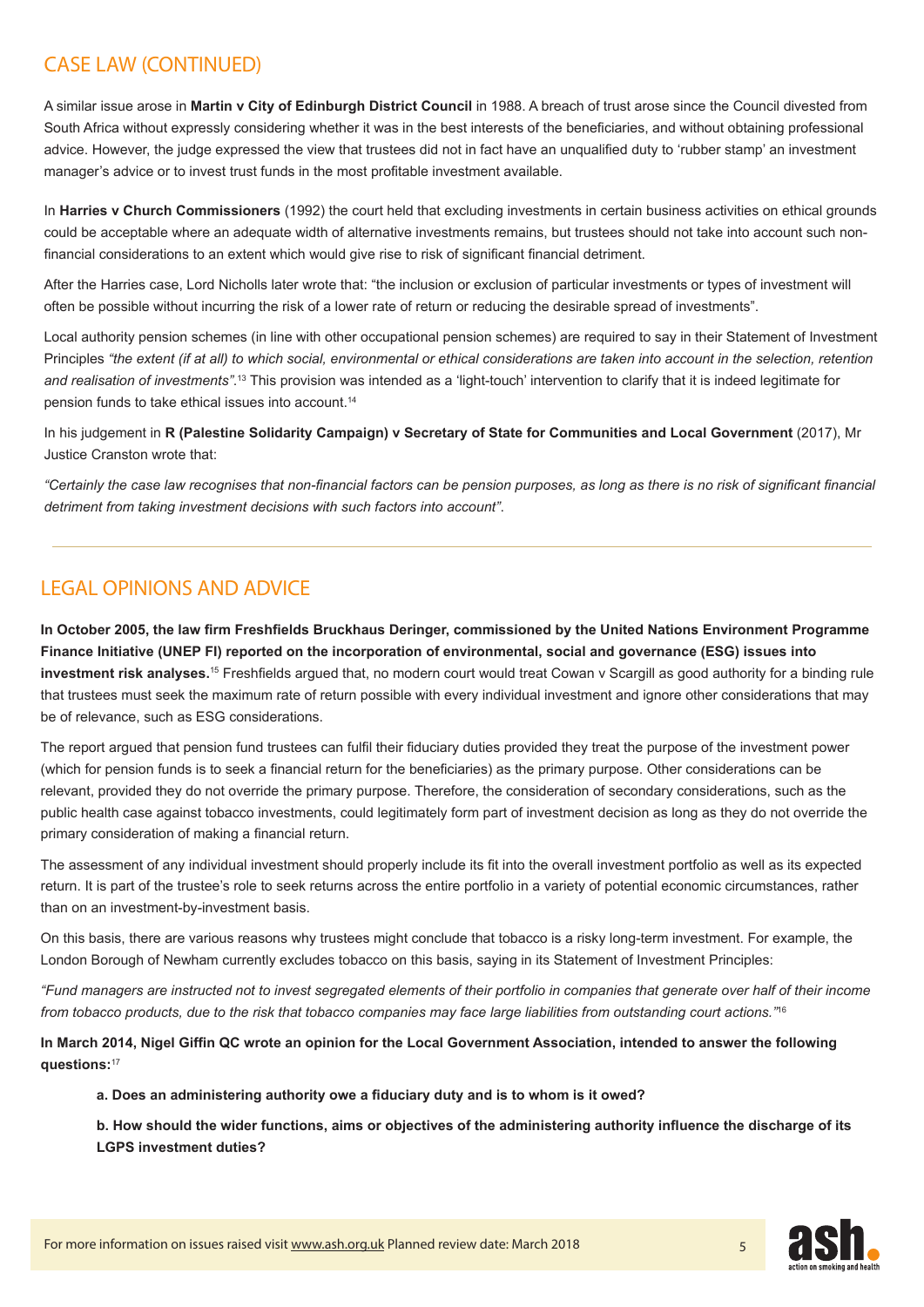#### LEGAL OPINIONS AND ADVICE (CONTINUED)

Mr Giffin stated that: *"The administering authority's power of investment must be exercised for investment purposes, and not for any wider purposes. Investment decisions must therefore be directed towards achieving a wide variety of suitable investments, and to what is best for the financial position of the fund (balancing risk and return in the normal way).* 

*However, so long as that remains true, the precise choice of investment may be influenced by wider social, ethical or environmental considerations, so long as that does not risk material financial detriment to the fund. In taking account of any such considerations, the administering authority may not prefer its own particular interests to those of other scheme employers, and should not seek to impose its particular views where those would not be widely shared by scheme employers and members (nor may other scheme employers impose their views upon the administering authority)."* 

The consequence would be that an administering authority may choose to take into account the public health implications of investment, but only where the result of such considerations would not risk significant financial loss to the Fund.

### FINANCIAL FACTORS

Pension fund trustees have a fiduciary duty to invest *"in the best interests of members and beneficiaries."*<sup>18</sup> This is based on the common law duty of loyalty, which exists to ensure that trustees avoid conflicts of interest and do not abuse their position to further their own ends.19 Trustees also have a duty to invest prudently.20

Almost all pension funds now delegate day-to-day investment decision-making to external fund managers. However, this does not prevent them from instructing their fund managers in particular matters. **The law is quite clear that, although trustees may delegate their investment functions, they cannot delegate their fiduciary responsibilities.** 

Trustees cannot be expected to predict actual investment performance. Therefore, the test of whether two options for investment were 'equivalent' is not outcome but process: did the trustees take appropriate advice, and, based on the information available at the time, was their decision reasonable? An appropriate decision to exclude tobacco from investment could pass this test. Many funds with much broader ethical exclusions (for example, the Norwegian State Pension Fund, which excludes investments in tobacco producers,<sup>21</sup> have consistently matched or outperformed the market. Although in general restricting the range of possible investments might increase the likely volatility of a portfolio (through reducing the security offered by diversification), the size of the tobacco industry in relation to the total stock market is small, and diversification might be protected by moving previous investments in the industry to other consumer (defensive) stocks.

Pension committees are typically given investment advice based on past performance of tobacco and other sectors, which in effect implies this will continue into the future. Typically this will be on 5 year time frames. However, the Law Commission report was clear that funds should be taking a long term perspective, and that past performance is no guide to future performance.

Final responsibility for investment decision-making rests with the trustees themselves. The judge in **Martin v City of Edinburgh** stressed that trustees must *"apply their minds separately and specifically to the question whether [the decision at hand] would be in the best interests of the beneficiaries."*<sup>22</sup> Moreover, in order to fulfil their fiduciary duties, the law requires trustees to monitor their fund managers on an ongoing basis.<sup>23</sup> In other words, as a FairPensions' report concluded, *"It is a vital principle of fiduciary obligation that fiduciaries cannot outsource their obligation to think."*<sup>24</sup>

Tobacco shares have traditionally been viewed as a low-risk, high profit investment. However, there are a number of factors suggesting that investments will be at risk in the medium and long term and there is a strong business case for reviewing investments in the short term.

FIRST: Sales in the UK, Europe and the United States have been in long-term decline and are predicted to decline further. Fewer than 1 in 5 (17%) adults in the United Kingdom now smoke: 19% of men and 15% of women. Smoking rates have more than halved since 1974 when 51% of men and 41% of women smoked.<sup>25</sup> During 2016, about 258 billion cigarettes were sold in the United States, a 2.5% decrease from the 264 billion sold in 2015, and the 640 billion sold in 1981.<sup>26</sup>

SECOND: This long-term decline is substantially a result of increasingly tight regulation of tobacco products. Although the tobacco industry is seeking to expand its sales in intermediate and low income countries, these countries are also introducing progressively tighter regulation in line with the provisions of the WHO Framework Convention on Tobacco Control. There are currently 181 Parties to the FCTC, including the UK Government.

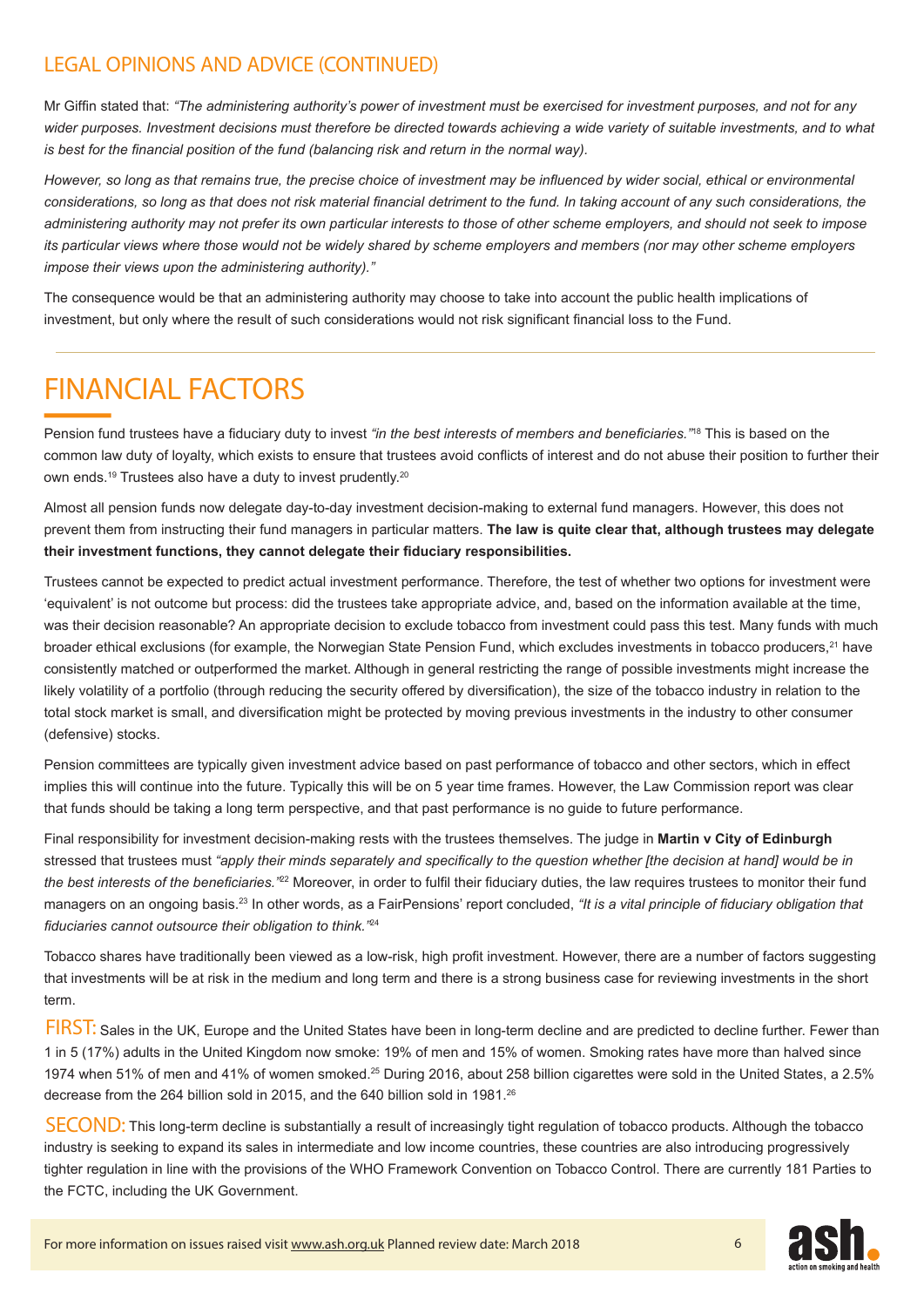## FINANCIAL FACTORS (CONTINUED)

FCTC Article 5.3 states *"In setting and implementing their public health policies with respect to tobacco control, Parties shall act to protect these policies from commercial and other vested interests of the tobacco industry in accordance with national law."*

Guidelines for implementation of Article 5.3 were agreed at the third Conference of the Parties to the FCTC, in November 2008. Recommendation 4.7 of the guideline states that: *"Government institutions and their bodies should not have any financial interest in the tobacco industry, unless they are responsible for managing a Party's ownership interest in a State-owned tobacco industry".* 

The FCTC's provisions also include price and tax measures to reduce the demand for tobacco products (Article 6), non-price measures to reduce demand (Article 7) product regulation (Article 9) packaging and labelling (Article 11), reducing advertising promotion and sponsorship (Article 13) and measures to reduce supply (Articles 15-17). The FCTC has the effect of encouraging countries to follow the example of global tobacco control leaders, therefore increasingly tight regulation across a wide range of countries is highly likely.

The European Union has introduced a revised Tobacco Products Directive, binding on all Member States which includes requirements for large pictorial and health warnings on cigarette and other tobacco packaging, and permits the introduction of the plain packaging of tobacco products.27 Australia, France, the Republic of Ireland, Norway, New Zealand, Slovenia and the UK have introduced plain packaging legislation, and other countries are expected to follow.<sup>28</sup> Since plain packaging essentially removes brand identity (other than standard font brand names) from packs this policy is likely to have long-term consequences for sales.

 **In recent years Argentina, Israel, Italy, Turkey, France, Poland, India, Nigeria, Canadian provinces and Sri Lanka**  THIRD:**have all brought suits against tobacco companies relating to the healthcare costs arising from smoking. Lawyers in seventeen countries are currently following the lead of Dutch lawyers' in suing the tobacco industry for attempted murder or**  aggravated assault.<sup>29</sup> It is reasonable to expect further initiatives of this kind in the future, particularly as the FCTC gains traction.

The damage to the tobacco industry from litigation is not limited to the cost of settlements alone. *"There is also a risk that, regardless of the outcome of the litigation, negative publicity from the litigation and other factors might make smoking less acceptable to the public, enhance public restrictions on smoking, induce many similar lawsuits against JT and its subsidiaries, forcing them to deal with*  and bear the costs of such lawsuits, and so on." Japan Tobacco Inc, 2007<sup>30</sup>

These factors, together with the non-financial factors outlined below, have already driven an increasing number of insurers and pension funds to divest from tobacco. Tobacco Free Portfolios reports that in May 2016 AXA, one of the world's largest insurers, made a tobacco-free investment decision in May of that year, divesting €1.8 Billion of tobacco industry assets.<sup>31</sup> Further announcements in 2016 of obacco-free investment policies have been also announced by: AP4, one of the most influential pension funds in Sweden; Medibank, the largest health insurer in Australia; Fonds De Reserves Pour Les Retraites, France's sovereign pension reserve fund; the Irish Sovereign Investment Fund, and CalPERS, the largest public pension fund in the USA. To date in 2017, tobacco-free investment decisions have been made by AMP Capital, a global asset manager; Bank of New Zealand; SCOR, a global reinsurance company; PME, a large pension fund in Holland; Actiam, a large Dutch fund manager and Aviva, a global insurer and the largest insurer in the UK. In addition ABN AMRO, a global bank, has ceased lending to tobacco manufacturers.

#### THE UN SUSTAINABLE DEVELOPMENT GOALS

**The UN Sustainable Development Goals (SDGs)** were adopted by the UN General Assembly in September 2015.<sup>32</sup> There are seventeen Global Goals with targets. Goal 3 – Health and Wellbeing - has a specific target in relation to increasing the implementation of the WHO Framework Convention on Tobacco Control.

All countries are expected to consider the SDGs when preparing plans and policies for the next 15 years. The international community, including the United Nations, the World Bank and regional development banks, as well as public and private donors, is expected to assist governments to reach the SDGs.

Tobacco remains the single largest cause of premature deaths across the world. About half of all lifetime users will die of tobacco related disease. Across the world, more than 7 million people die from the consequences of tobacco use each year. More than 6 million of those deaths are the result of direct tobacco use while around 890 000 are the result of non-smokers being exposed to second-hand smoke. Nearly 80% of the world's more than 1 billion smokers now live in low- and middle-income countries.<sup>33</sup>

13 of the 17 Sustainable Development Goals are negatively impacted by tobacco. Examples include: Money spent on tobacco is money not spent on other household needs. In Thailand for example, low-income families spent 13.6 percent (5 times more than high income families) of their annual income on tobacco products, money that could be used for food, clothing and education. In Kenya and



7